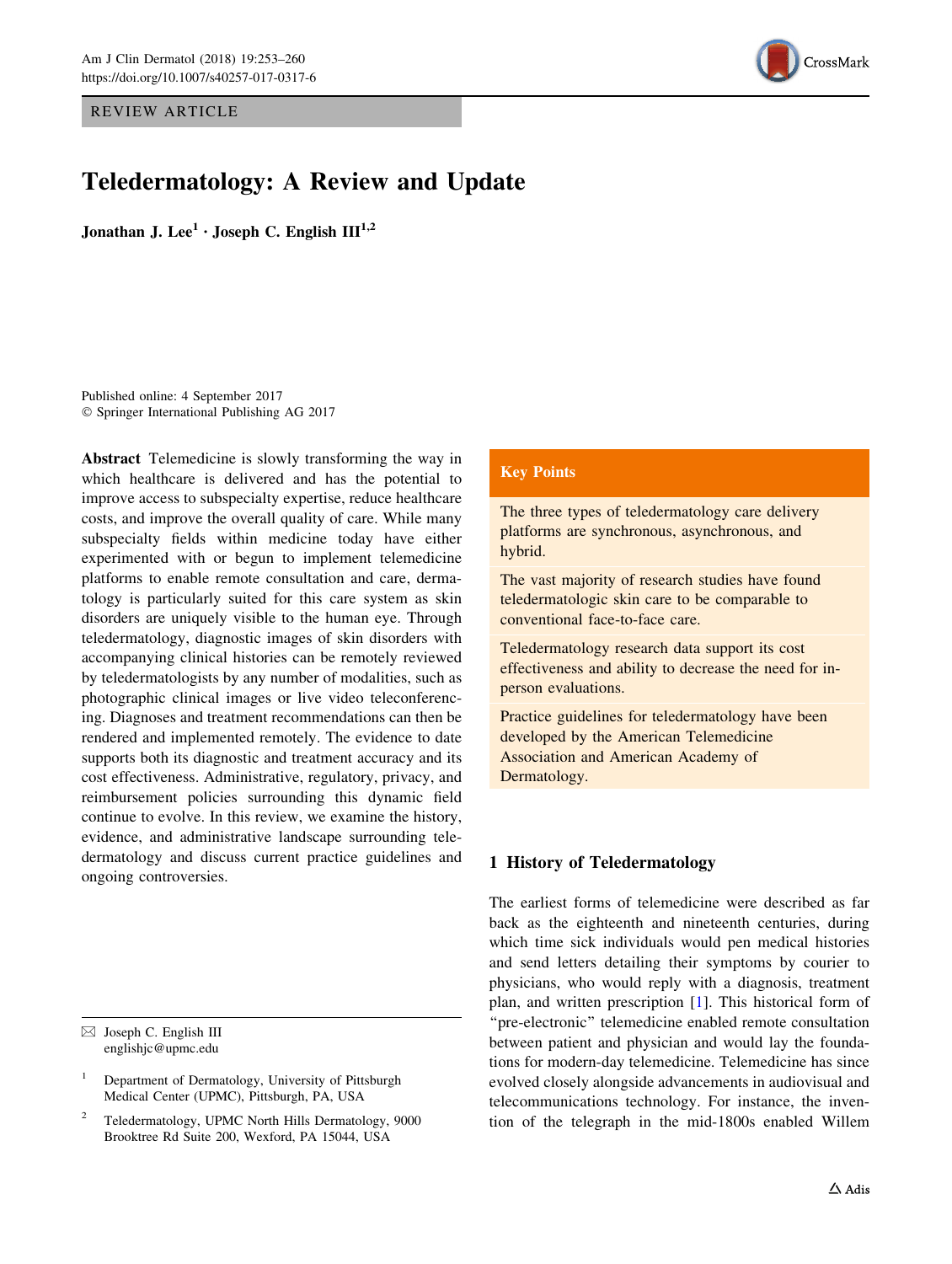Einthoven, a Dutch physician and inventor of the electrocardiogram (ECG), to transmit ECGs from the hospital to an off-site laboratory [\[2](#page-5-0)]. The first ''tele-stethoscope'' was described in 1910; it enabled auscultation via stethoscope and telephone networks [\[3](#page-5-0)].

The first remote evaluation of medical images dates back to 1948, when radiologic images were reportedly first transferred by telephone, laying the groundwork for one of the earliest teleradiology platforms [[4\]](#page-5-0). The remote assessment of medical images continued to evolve in the 1960s and 1970s, with specialties such as radiology, pathology, and, increasingly, dermatology, experimenting with live visual modalities such as broadcast television [\[5](#page-5-0), [6\]](#page-5-0). However, the image quality with most live visual modalities at that time paled in comparison with that of still photographic images. However, the development of digital compressors, the internet, and email in the 1990s enabled a new form of telemedicine by providing an ''information highway'' upon which high-resolution images could be shared alongside clinical histories between providers and experts worldwide through a novel store-and-forward (SAF) technique.

These more recent advancements in technology and telemedicine laid the groundwork for modern-day teledermatology, which was developed, in part, out of the need to help provide "good medicine in bad places" [\[7](#page-5-0)]. Such practices were pioneered by the US Department of Defense (DoD) in 1992 during the 'Operation Restore Hope' humanitarian relief mission in Somalia, where a digital camera, laptop computer, and portable satellite transceiver enabled 74 digital consultations over the course of a year [\[8](#page-5-0)]. The DoD pioneered both live video teleconferencing (VTC) as well as SAF techniques and was among the first to report the superiority of SAF techniques [[7\]](#page-5-0). Since this time, teledermatology has been a key component of the DoD's telemedical services, with dermatologic conditions accounting for up to three-quarters of outpatient visits in combat zones and skin complaints constituting just under half of military telemedicine consultations [[8\]](#page-5-0). In addition to expanding access to dermatologic expertise in combat zones, teledermatology has also historically helped extend access in remote rural areas in the USA. In fact, in the first publication to apply the term ''teledermatology'' in the English medical literature, Perednia and Brown [[9\]](#page-5-0) described the launch of a teledermatology initiative at the Oregon Health and Sciences University to enable remote diagnostic and treatment recommendations for skin conditions in remote rural areas lacking such dermatologic expertise.

More recent advancements in the mobile and digital communications technologies of the new millennium have empowered a new generation of teledermatology applications and ignited interest in the field of teledermatology from both academia and industry. The literature on teledermatology has grown steadily since the late 1990s and into the 2000s, with Brewer et al. [\[10](#page-5-0)] reporting a total of 229 dermatology-related mobile applications by 2013, and this number is expected to grow [\[11](#page-5-0)]. Many parts of the world now have easier access to wireless networks than to clean water. To this effect, the World Bank estimated that, in 2015, there were 98.3 mobile cellular subscriptions per 100 people worldwide [\[12](#page-5-0)]. As mobile phones and their applications become progressively more accessible and powerful, the mobile teledermatology application market continues to thrive, to drive continued research and innovation, and to expand access to dermatologic expertise and care.

## 2 Definitions

The three main teledermatology care delivery platforms are synchronous (i.e. live VTC; real-time teledermatology), asynchronous (i.e. SAF), and hybrid (i.e. mixed, having features of both synchronous and asynchronous forms). Synchronous teledermatology typically employs live video conferencing between the patient and the teledermatologist. While the general consensus is that the image quality of transmitted video is inferior to that of captured images, live interaction enables the clinician to clarify aspects of the history and teledermatologic examination and provide direct patient education and treatment instructions. However, this modality is limited by the bandwidth required for transmission of live video and also limits practice across time zones.

Asynchronous teledermatology is typified by the SAF technique, whereby clinical dermatologic images obtained either by the requesting clinician or the patient-consumer are digitally ''stored'' and ''forwarded'' to the responding dermatologist, who can review the image and accompanying clinical history. This modality is the most widely used and generally provides higher-resolution dermatologic images than possible through synchronous means and enables an efficient practice that can be performed across time zones. However, this modality is limited by the ability of the teledermatologist to obtain additional clinical history while they are evaluating the case, which would require an additional point of contact with the requesting patientconsumer or consulting clinician and potentially beget inefficiencies.

Finally, mixed or hybrid teledermatology modalities combine live TVC and SAF clinical images. This technique is among the less commonly utilized, partly because of the significant bandwidth and storage space required and difficulty in practicing across time zones. However, this modality overcomes the limitations of both synchronous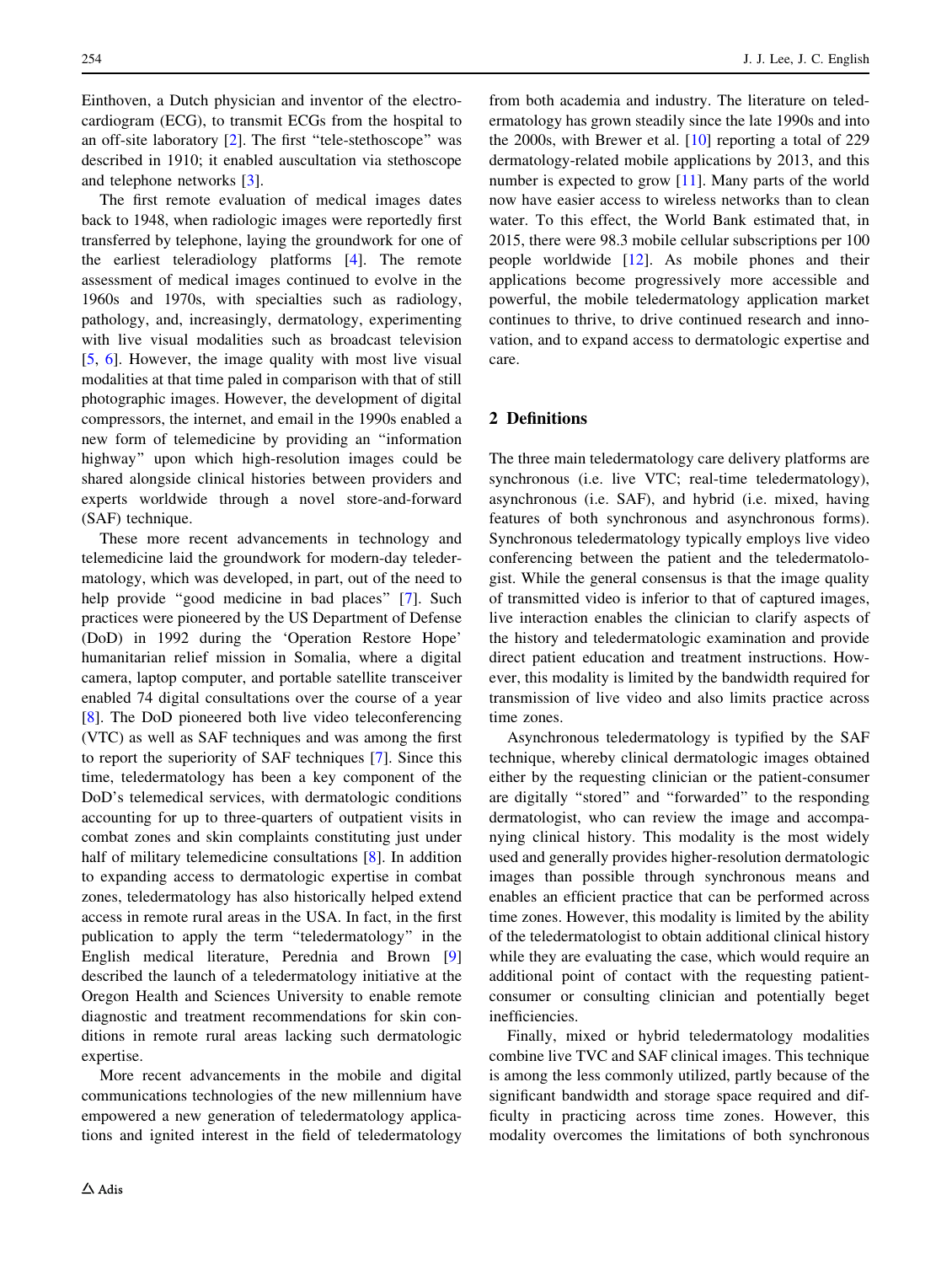and asynchronous techniques by allowing for live patientconsumer interview and evaluation of higher-resolution images.

## 3 Evidence-Based Teledermatology

#### 3.1 Accuracy and Effectiveness

A rapidly growing body of literature supports the reliability of teledermatology for the diagnosis and treatment of skin disorders compared with the standard live in-person examination [\[13](#page-5-0)–[27\]](#page-6-0). While rates of diagnostic accuracy by teledermatology vary from study to study, the vast majority has found rates in the mid to high 70th percentile, comparable to those with conventional face-to-face care [[20](#page-6-0), [27–30](#page-6-0)]. Isolated studies have favored the superior diagnostic accuracy of teledermatology [[31](#page-6-0)] and few have demonstrated significantly inferior diagnostic accuracy [\[32](#page-6-0), [33\]](#page-6-0). Studies have shown simple inter-observer agreement rates between teledermatologic and clinic-based evaluations regarding treatment approaches of between 70 and 90% [[20](#page-6-0), [22](#page-6-0), [25,](#page-6-0) [27,](#page-6-0) [34–36](#page-6-0)]. Even greater inter-observer agreement values (80–90%) and kappa statistics (0.4–0.7) have been reported in comparisons of biopsy or operative recommendations for skin neoplasms evaluated by teledermatology or by conventional face-to-face care [\[27,](#page-6-0) [35,](#page-6-0) [37–41\]](#page-6-0).

Several studies have also directly compared the efficacy of specific teledermatology modalities. In a small-scale randomized controlled trial comparing SAF, hybrid SAF, VTC, and face-to-face modalities, Romero et al. [\[36](#page-6-0)] found an 85 and 78% concordance in diagnoses rendered and treatment recommended, respectively, between all teledermatology modalities and face-to-face examination. Of interest, they also noted that case-based factors such as image quality and confidence in diagnosis more heavily influenced diagnostic concordance than did the quality of additional history obtained by live VTC, concluding that the addition of the latter modality was no better than SAF alone [[36\]](#page-6-0). These findings contrast somewhat with the conclusions of Loane et al. [[42\]](#page-6-0), who found that the inability to promptly obtain additional clinical information when using SAF techniques ultimately led to more inperson follow-ups than did the live VTC technique. However, the effectiveness of live VTC may be limited by image quality, as suggested by a side-by-side comparison [\[23](#page-6-0)] wherein this modality led to significantly fewer definitive diagnoses than did face-to-face consultations.

## 3.2 Cost, Efficiency, and Quality Considerations

To date, economic analyses comparing the costs of SAF teledermatology with those of conventional care support the cost-saving nature of this modality from both the societal and the healthcare sector's perspective. Van der Heijden et al. [\[43](#page-6-0)] conducted a prospective analysis of 37,207 SAF teleconsultations between general practitioners and dermatologists over 3 years in the Netherlands and found that the teleconsultations provided an estimated cost reduction of 18% on behalf of the healthcare organization and prevented 74% of in-person referrals. Unpublished data from a review of 402 physician–physician outpatient teledermatology cases at our institution, the University of Pittsburgh Medical Center, revealed similar results, with consultations to outpatient dermatology clinics decreasing by 65%. Similarly, Morton et al. [\[44\]](#page-6-0) conducted an observational study of 289 ''photo-triage'' consultations and found that this SAF-type teledermatology reduced the number of in-person referrals by 72%, reduced wait time to surgery by an average of 16 days, and saved approximately £1.7 per patient. Several other studies reported similar findings; Table [1](#page-3-0) summarizes these results [\[43–52](#page-6-0)]. Comparative cost analyses of synchronous or live VTC teledermatology modalities compared with conventional care have yielded mixed results regarding the cost effectiveness of this teledermatology modality. While several studies have reported potential cost savings, several have reported greater costs than conventional care. Table [2](#page-3-0) provides a summary of economic analyses comparing the costs of live VTC or synchronous teledermatologic modalities versus conventional care [[53–](#page-6-0)[60\]](#page-7-0).

Studies to date also support the efficiency and cost effectiveness of SAF teledermatology, particularly when it is used as a triage mechanism in settings where longer distances must be traveled for a face-to-face clinical encounter [[61\]](#page-7-0). Hsiao and Oh [[62\]](#page-7-0) found that teledermatology also significantly expedited care by significantly reducing time to consult completion, biopsy, and excision of potential skin cancers at a Veterans Affairs dermatology clinic. New data also suggest that teledermatology can provide significant triage benefit for inpatient dermatologic consultations. Barbieri et al. [[41\]](#page-6-0) compared in-person and teledermatology assessment and found 90 and 95% agreement regarding the need for same-day evaluation and biopsy, respectively. In addition, they found that teledermatologists were able to triage 60% of consultations for next-day or later evaluation and 10% to be seen as outpatients, providing potential improvements in practice efficiencies for the department [[41\]](#page-6-0). A randomized study throughout the Department of Veterans Affairs investigated the societal and institutional costs of SAF teledermatology compared with those of conventional dermatology outpatient referral and found teledermatology to be significantly cheaper than conventional outpatient evaluations [\[45](#page-6-0)]. Similar findings supporting the cost-saving nature of teledermatology have been reported within the DoD system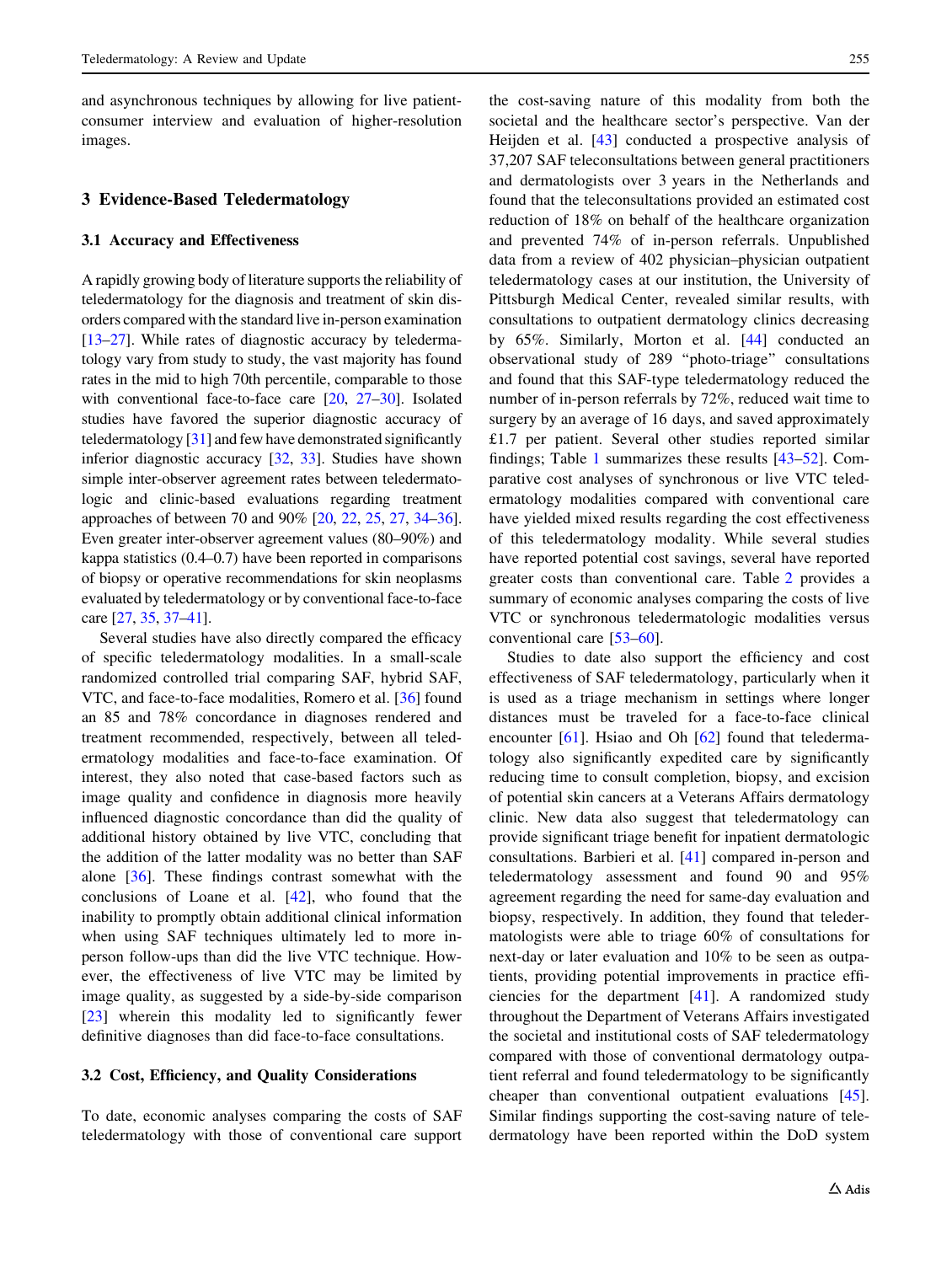| Study                       | Perspective | Less expensive<br>modality (SAFTD vs.<br>conventional care) | Difference in<br>cost per consult | Other findings                                                |
|-----------------------------|-------------|-------------------------------------------------------------|-----------------------------------|---------------------------------------------------------------|
| Whited et al. [52]          | <b>HCO</b>  | Conventional                                                | $SUS15^a$                         | Definitive intervention initiated<br>median of 86 days faster |
| Eminovic et al. [46]        | Societal    | Conventional                                                | $\epsilon$ 33 <sup>a</sup>        | Equivalent effectiveness                                      |
| Moreno-Ramirez et al. [75]  | Societal    | <b>SAFTD</b>                                                | €50                               | Intervention initiated 76 days<br>faster                      |
| Pak et al. [50]             | <b>HCO</b>  | <b>SAFTD</b>                                                | <b>\$US30</b>                     | Factored in productivity loss                                 |
| Van der Hiejden et al. [43] | <b>HCO</b>  | <b>SAFTD</b>                                                | $\epsilon$ 35                     | Prevented 74% of referrals                                    |
| Ferrandiz et al. [47]       | Societal    | <b>SAFTD</b>                                                | €122                              | Expedited surgery by 34 days                                  |
| Morton et al. $[44]$        | <b>HCO</b>  | <b>SAFTD</b>                                                | £2                                | Expedited surgery by average of<br>16 days                    |
| Datta et al. $[45]$         | <b>HCO</b>  | <b>SAFTD</b>                                                | <b>\$US30</b>                     | Comparable time trade-off utility<br>values                   |
|                             | Societal    | <b>SAFTD</b>                                                | <b>\$US82</b>                     |                                                               |
| Parsi et al. $[51]$         | Societal    | <b>SAFTD</b>                                                | <b>\$US261</b>                    | Similar quality-adjusted life-years                           |
| Lim et al. $[48]$           | HCO         | <b>SAFTD</b>                                                | <b>\$NZ42</b>                     | Reduced wait time by 75 days                                  |

<span id="page-3-0"></span>Table 1 Economic cost analyses: store-and-forward teledermatology versus conventional care

HCO healthcare organization, NZ New Zealand, SAFTD store-and-forward teledermatology

<sup>a</sup> SAFTD is the more expensive modality

Table 2 Economic cost analyses: live videoteleconferencing teledermatology versus conventional care

| Study                 | Perspective | Less expensive<br>modality (VTCTD vs.<br>conventional care) | Difference in<br>cost per consult | Other findings                                            |
|-----------------------|-------------|-------------------------------------------------------------|-----------------------------------|-----------------------------------------------------------|
| Wootton et al. $[60]$ | Societal    | Conventional                                                | £84 <sup>a</sup>                  | Similar clinical outcomes                                 |
| Loane et al. $[58]$   | Societal    | Conventional                                                | £99 <sup>a</sup>                  | VTCTD more useful than SAFTD                              |
| Lamminen et al. [57]  | Societal    | Conventional                                                | FM593 <sup>a</sup>                | VTCTD reduced traveling and<br>hospital costs             |
| Bergmo $[54]$         | <b>HCO</b>  | <b>VTCTD</b>                                                | NKr164,295                        | Results maintained despite<br>changes in cost assumptions |
| Loane et al. $[59]$   | Societal    | <b>VTCTD</b>                                                | <b>SNZ4.47</b>                    | Randomized controlled trial                               |
| Chan et al. $[55]$    | <b>HCO</b>  | <b>VTCTD</b>                                                | <b>SHK265</b>                     | Elderly patients living in<br>institutions                |
| Armstrong et al. [53] | <b>HCO</b>  | <b>VTCTD</b>                                                | <b>SUS72</b>                      | Hourly operating costs                                    |
| Dekio et al. [56]     | Societal    | <b>VTCTD</b>                                                | ¥34,460                           | Rural setting                                             |

FM Finnish markka, HCO healthcare organization, HK Hong Kong, NKr Norwegian krone, VTCTD video teleconferencing teledermatology <sup>a</sup> VTCTD is more expensive modality

[\[50](#page-6-0)]. Of relevance, Wootton et al. [[63\]](#page-7-0) also found nearly half of SAF teledermatology users completely avoided the need for any travel for their care. The addition of teledermatoscopic images was recently shown to potentially improve the triage accuracy of an internet-based SAF teledermatology platform for skin cancer screening [[64\]](#page-7-0).

Direct-to-consumer teledermatology applications and users are also on the rise and have great potential in triaging outpatient dermatologic complaints. However, studies suggest that existing direct-to-consumer teledermatology applications may be lacking in quality. For instance, Resneck et al. [\[65](#page-7-0)] found that, in addition to repeatedly missing important diagnoses (i.e. secondary syphilis, polycystic ovary syndrome), relevant adverse effects regarding medications or their use during pregnancy were disclosed in only a minority of simulated teledermatologic encounters. Moreover, their data also indicated that direct-to-consumer teledermatology applications do not offer clinician choice, rarely disclose licensure, occasionally utilize internationally based physicians, and infrequently coordinate care with existing primary care physicians [[65\]](#page-7-0).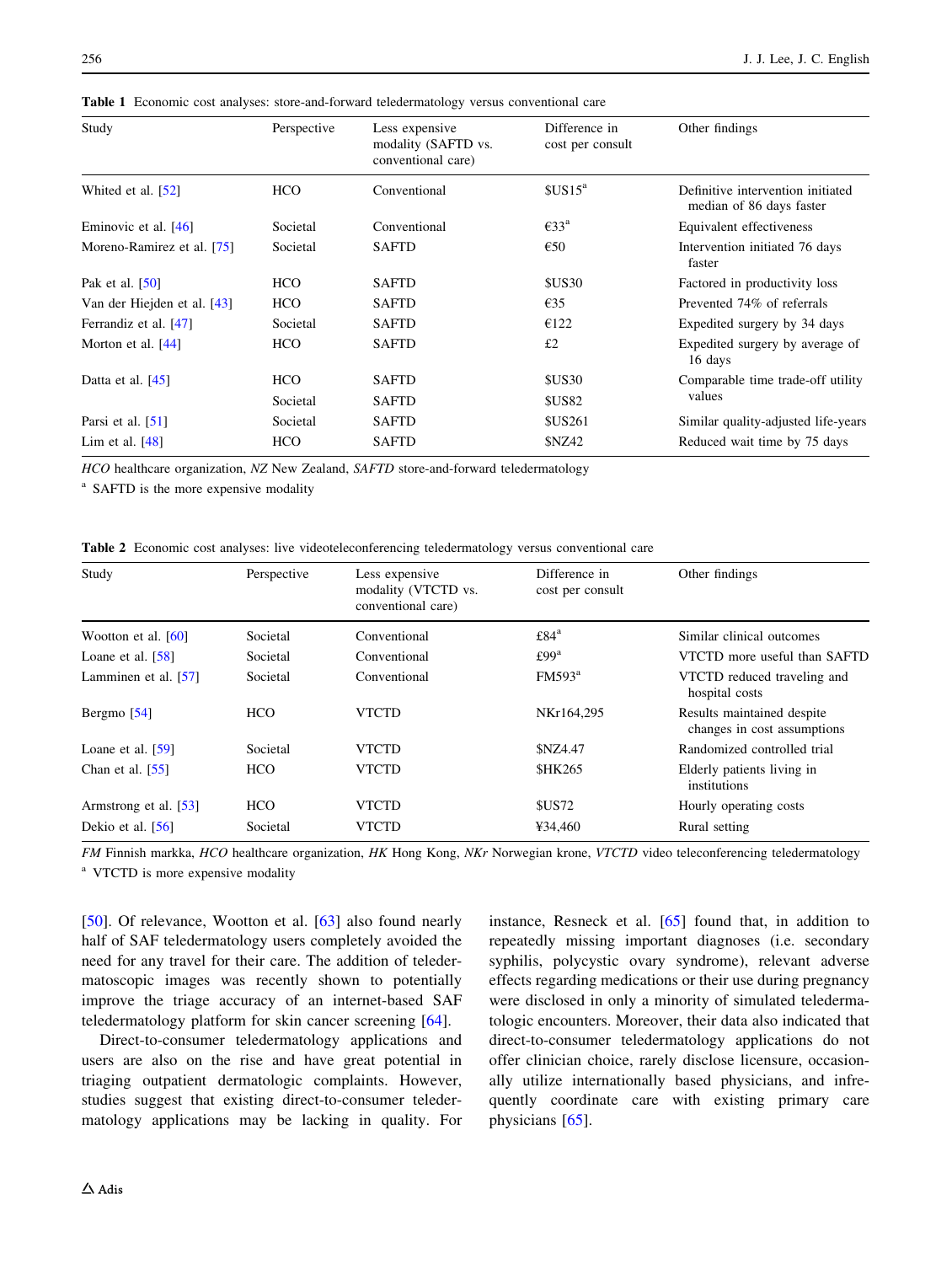| Clinical<br>scenario/context   | Points of consideration                                                                                                                                                                                          |  |  |  |
|--------------------------------|------------------------------------------------------------------------------------------------------------------------------------------------------------------------------------------------------------------|--|--|--|
| Total body skin<br>examination | Feasible by both synchronous and asynchronous modalities but may not demonstrate sufficient detail<br>May require special lighting and/or multiple angles and images for sufficient teledermatologic examination |  |  |  |
| Hair-bearing skin              | Examination of skin bearing dense, thick hair (i.e., scalp) will require proper physical maneuvering or removal of hair<br>as well as adequate lighting to ensure proper examination                             |  |  |  |
| Pigmented lesions              | Represent a diagnostic challenge teledermatologically and requires higher index of suspicion and lower threshold to<br>refer for in-person examination                                                           |  |  |  |
|                                | Adjunctive teledermatologic examination modalities, i.e., teledermoscopy, should be incorporated if available [64]                                                                                               |  |  |  |
| Mucosal lesions                | Requires careful attention to lighting and camera exposure to ensure adequate, detailed examination                                                                                                              |  |  |  |
| Skin color                     | Different backgrounds, lighting conditions, and baseline skin color may alter the color of lesions captured<br>teledermatologically                                                                              |  |  |  |

Table 3 Teledermatologic examination: special considerations. Adapted from McKoy et al. [\[68\]](#page-7-0)

## 4 Administration: Legislation, Privacy, and Liability in the USA

The Federation of State Medical Boards has issued a statement addressing so-called internet prescribing and the complex regulatory environment surrounding the practice of telemedicine and teledermatology [[66\]](#page-7-0). In summary, their statement maintains that treatment, including prescriptions, and consultation recommendations made online or electronically are held to the same standards of appropriate traditional (i.e., face-to-face) practice [\[66](#page-7-0)]. At present, teledermatology practitioners are subject to existing federal, state, and local regulatory and licensure requirements. According to a 2012 survey by the American Tel-emedicine Association (ATA) [[67\]](#page-7-0), teledermatology programs exist in all 50 states and Puerto Rico. Given the remote nature of teledermatology, practitioners will not infrequently have the opportunity to fulfill teledermatology consultations from patients out of state. To do so, such practitioners must designate the state of principal licensure and identify other states in which a license is required. The state of principal licensure then provides the Interstate Commission with the teledermatologist's eligibility and credential information and grants the appropriate interstate medical licensure. Based on existing legislation, the teledermatologist will ultimately be subject to the jurisdiction of the medical board of the state in which the patient is located [\[68](#page-7-0)]. Some states require full licensures, others offer restricted licenses, and some offer licensures by endorsement through reciprocity agreements with neighboring states [[69\]](#page-7-0). Practitioners of teledermatology must also ensure compliance with the Health Insurance Portability and Accountability Act (HIPAA) of 1996 along with its amendments and regulations. For both live-interactive and SAF means of teledermatology, encryption of imaging and written patient data transmission is expected to ensure security of sensitive patient information [\[68](#page-7-0)]. In addition, authentication of teledermatology providers through biometrics, passwords, or other personal identifiers is strongly recommended by field experts and governing bodies such as the American Academy of Dermatology (AAD) and the ATA [\[70](#page-7-0), [71](#page-7-0)]. Finally, teledermatology providers must be aware that liability is incurred in medical practice whether in person or electronically and, thus, should verify that their liability insurance policy covers telemedicine services, including remote care provided across state lines [\[68](#page-7-0), [72](#page-7-0)].

## 5 Practice Guidelines

In 2016, the ATA published its updated practice guidelines for teledermatology [[68,](#page-7-0) [72](#page-7-0)]. In addition to delineating detailed clinical guidelines for the teledermatologic patient encounter and the coordination of his or her care from afar, McKoy and colleagues [[68,](#page-7-0) [72](#page-7-0)] also delineate technical specifications and recommendations to maximize the quality and ensure the security and privacy of transmitted digital images and/or live video as well as all other patient health information. Furthermore, the ATA guidelines also delineate the limitations and challenges of teledermatology in certain clinical contexts or in examining particular anatomic areas of interest that may require special attention (Table 3).

The AAD also delineated its position on teledermatology in a consensus statement updated in 2016 [[70\]](#page-7-0). While much of its key guidelines mirror those of the ATA, the AAD guidelines also emphasize the importance of patients or referring physicians having a choice of teledermatologists and access to board certification qualifications of the clinician providing the care [\[65](#page-7-0), [70](#page-7-0)]. Furthermore, the AAD guidelines also emphasize the importance of maintaining the physician–patient relationship despite the teledermatologic means. Their recommendations include that a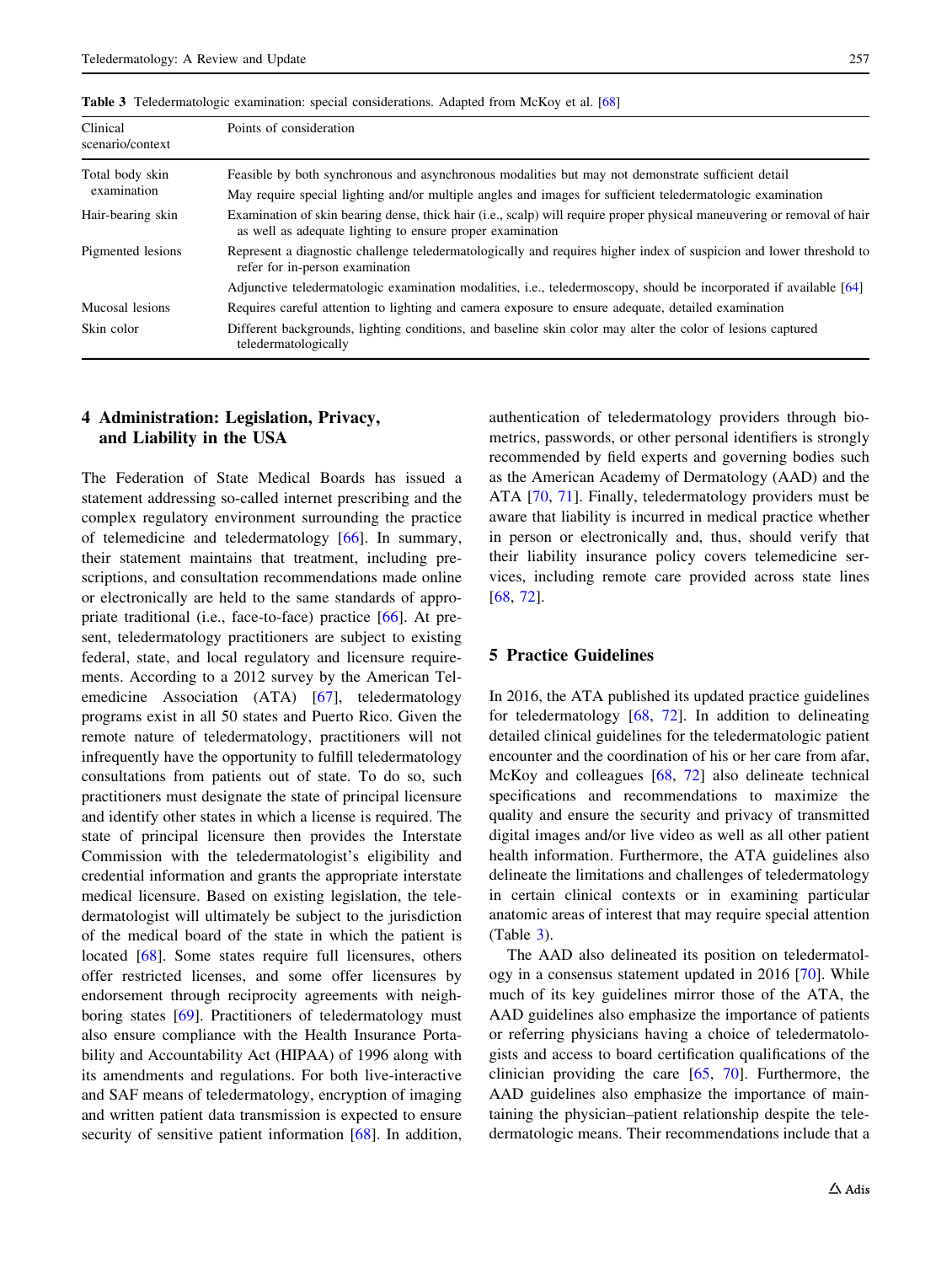<span id="page-5-0"></span>teledermatologist evaluating a SAF teledermatology case should either have previously seen the patient in person, create such a relationship through synchronous or live faceto-face VTC, or be part of an integrated care delivery system in which the patient is enrolled [[70\]](#page-7-0).

## 6 Controversies and Consumer Safety

As the market for mobile teledermatology platforms continues to grow, the number of mobile applications that utilize automated algorithms to diagnose, triage, or assess the risk of skin lesions also increases. Many such applications are available to download for free or at a low cost. While these applications are marketed as being able to assist non-clinician users to decide whether or not a skin lesion is malignant, such applications are not subject to traditional regulatory oversight of clinical or traditional teledermatologic practice. Moreover, according to an investigative review by Kassianos et al. [[73\]](#page-7-0), none had undergone validation studies for diagnostic accuracy or utility. For this reason, such applications have significant potential to harm users who may be falsely and inaccurately reassured about a malignant lesion. In a case-control study investigating the diagnostic accuracy of three automated diagnostic applications said to identify melanoma compared with one evaluated by a board-certified dermatologist, Wolf et al. [[74\]](#page-7-0) found that the sensitivities and specificities of the automated applications for detecting cutaneous melanoma versus other benign lesions ranged from 6.8 to 70% and from 39.3–93.7%, respectively. While such automated diagnostic applications have their risks for the consumer, a number of other mobile applications provide sound evidence-based patient education on prevention of ultraviolet radiation exposure as well as self-exam strategies, and others can take and store images of lesions for self-monitoring or review by dermatologist [[73\]](#page-7-0).

## 7 Conclusions

Teledermatology is a leading subspecialty of telemedicine that continues to evolve with advancements in telecommunications and mobile phone technology. The evidence to date supports the accuracy and cost effectiveness of teledermatology and its ability to facilitate and expedite dermatologic care. Continued experimentation with and integration of advanced examination techniques, such as teledermoscopy, with the various teledermatologic care delivery modalities (i.e., synchronous and asynchronous vs. hybrid modalities) will continue to improve the quality of teledermatology-delivered care. Institutional regulations and policies will need to address the complex

administrative, legislative, reimbursement, and privacy environment. Nonetheless, teledermatology platforms hold great promise to improve access to high-quality dermatologic care.

#### Compliance with Ethical Standards

Conflict of interest JJL and JCE have no conflicts of interest that are directly relevant to the content of this manuscript.

Funding No sources of funding were used to conduct this study or prepare this manuscript.

#### References

- 1. Porter DP, Porter R. Patient's progress: doctors and doctoring in eighteenth-century England. Cambridge: Polity Press and Basil Blackwell; 1989.
- 2. Einthoven W. Le télécardiogramme. Archives Internationales de Physiologie. 1906;4(2):132–64.
- 3. Brown SG. A telephone relay. J Inst Electr Eng. 1910;45:590–601.
- 4. Gershon-Cohen J, Cooley AG. Telognosis. Radiology. 1950;55(4):582–7.
- 5. Thrall JH. Teleradiology. Part I. History and clinical applications. Radiology. 2007;243(3):613–7.
- 6. Mullick FG, Fontelo P, Pemble C. Telemedicine and telepathology at the Armed Forces Institute of Pathology: history and current mission. Telemed J. 1996;2(3):187–93.
- 7. Vidmar DA. The history of teledermatology in the Department of Defense. Dermatol Clin. 1999;17(1):113–24 (ix).
- 8. Rosenbaum BE, Campion CH, Cohen JM, Latkowski JA. The Department of Defense: pioneers of early teledermatology. Dermatol Online J. 2017;23(2).
- 9. Perednia DA, Brown NA. Teledermatology: one application of telemedicine. Bull Med Libr Assoc. 1995;83(1):42–7.
- 10. Brewer AC, Endly DC, Henley J, Amir M, Sampson BP, Moreau JF, Dellavalle RP. Mobile applications in dermatology. JAMA Dermatol. 2013;149(11):1300–4. doi[:10.1001/jamadermatol.](http://dx.doi.org/10.1001/jamadermatol.2013.5517) [2013.5517.](http://dx.doi.org/10.1001/jamadermatol.2013.5517)
- 11. Coates SJ, Kvedar J, Granstein RD. Teledermatology: from historical perspective to emerging techniques of the modern era: part I: history, rationale, and current practice. J Am Acad Dermatol. 2015;72(4):563–74 (quiz 575–566).
- 12. The World Bank. Mobile cellular subscriptions (per 100 people). 2015. <http://data.worldbank.org/indicator/IT.CEL.SETS.P2>. Accessed 29 May 2017.
- 13. Edison KE, Ward DS, Dyer JA, Lane W, Chance L, Hicks LL. Diagnosis, diagnostic confidence, and management concordance in live-interactive and store-and-forward teledermatology compared to in-person examination. Telemed J E Health. 2008;14(9):889–95.
- 14. Lim AC, Egerton IB, See A, Shumack SP. Accuracy and reliability of store-and-forward teledermatology: preliminary results from the St George Teledermatology Project. Australas J Dermatol. 2001;42(4):247–51.
- 15. Pak HS, Welch M, Poropatich R. Web-based teledermatology consult system: preliminary results from the first 100 cases. Stud Health Technol Inform. 1999;64:179–84.
- 16. Lamel S, Chambers CJ, Ratnarathorn M, Armstrong AW. Impact of live interactive teledermatology on diagnosis, disease management, and clinical outcomes. Arch Dermatol. 2012;148(1):61–5.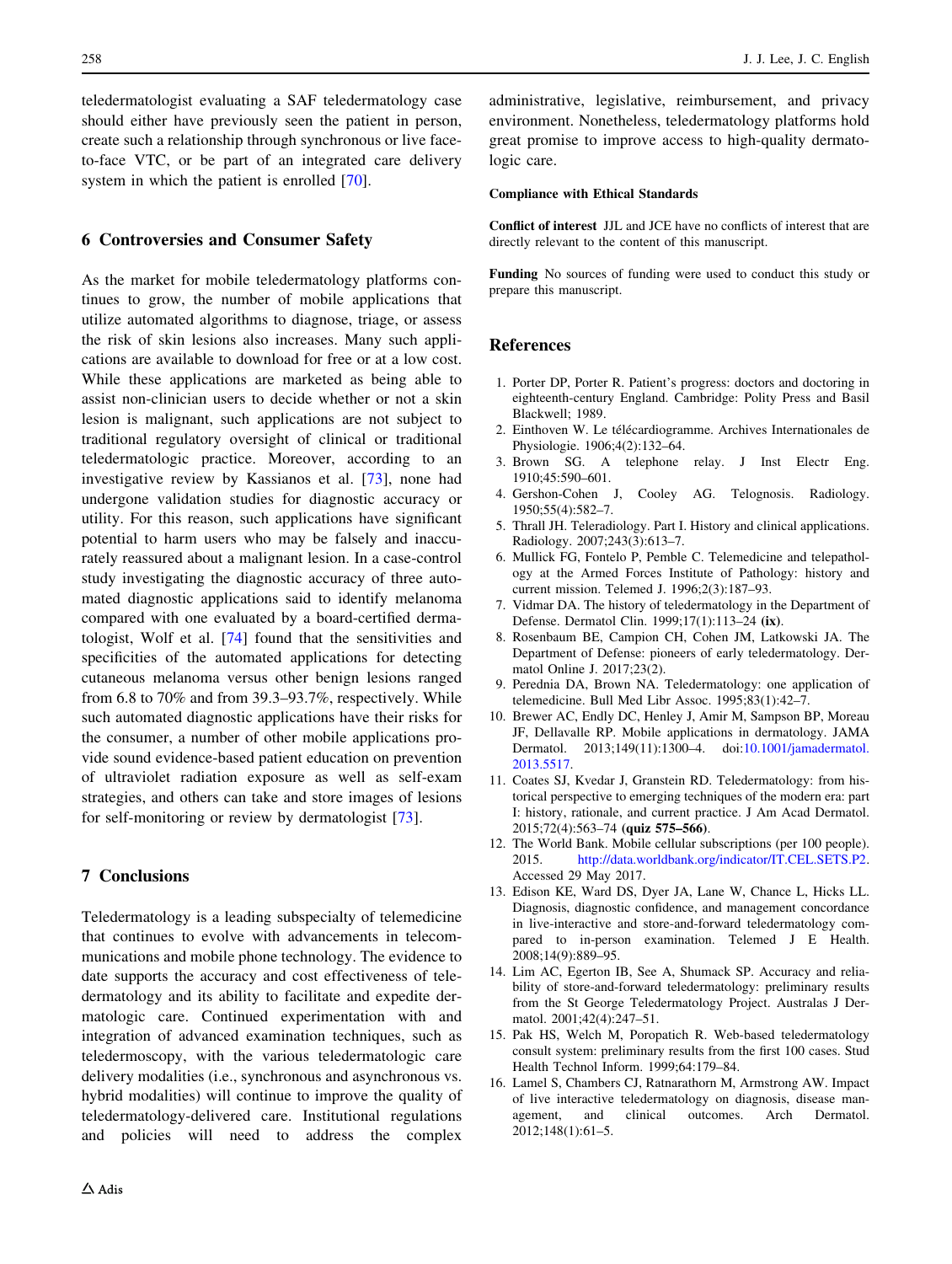- <span id="page-6-0"></span>17. Kvedar JC, Edwards RA, Menn ER, et al. The substitution of digital images for dermatologic physical examination. Arch Dermatol. 1997;133(2):161–7.
- 18. Zelickson BD, Homan L. Teledermatology in the nursing home. Arch Dermatol. 1997;133(2):171–4.
- 19. High WA, Houston MS, Calobrisi SD, Drage LA, McEvoy MT. Assessment of the accuracy of low-cost store-and-forward teledermatology consultation. J Am Acad Dermatol. 2000;42(5 Pt 1):776–83.
- 20. Whited JD, Hall RP, Simel DL, et al. Reliability and accuracy of dermatologists' clinic-based and digital image consultations. J Am Acad Dermatol. 1999;41(5 Pt 1):693–702.
- 21. Heffner VA, Lyon VB, Brousseau DC, Holland KE, Yen K. Store-and-forward teledermatology versus in-person visits: a comparison in pediatric teledermatology clinic. J Am Acad Dermatol. 2009;60(6):956–61.
- 22. Warshaw EM, Gravely AA, Nelson DB. Reliability of store and forward teledermatology for skin neoplasms. J Am Acad Dermatol. 2015;72(3):426–35.
- 23. Gilmour E, Campbell SM, Loane MA, et al. Comparison of teleconsultations and face-to-face consultations: preliminary results of a United Kingdom multicentre teledermatology study. Br J Dermatol. 1998;139(1):81–7.
- 24. Lowitt MH, Kessler II, Kauffman CL, Hooper FJ, Siegel E, Burnett JW. Teledermatology and in-person examinations: a comparison of patient and physician perceptions and diagnostic agreement. Arch Dermatol. 1998;134(4):471–6.
- 25. Nami N, Massone C, Rubegni P, Cevenini G, Fimiani M, Hofmann-Wellenhof R. Concordance and time estimation of storeand-forward mobile teledermatology compared to classical faceto-face consultation. Acta Derm Venereol. 2015;95(1):35–9.
- 26. Mahendran R, Goodfield MJ, Sheehan-Dare RA. An evaluation of the role of a store-and-forward teledermatology system in skin cancer diagnosis and management. Clin Exp Dermatol. 2005;30(3):209–14.
- 27. Oakley AM, Reeves F, Bennett J, Holmes SH, Wickham H. Diagnostic value of written referral and/or images for skin lesions. J Telemed Telecare. 2006;12(3):151–8.
- 28. Krupinski EA, LeSueur B, Ellsworth L, et al. Diagnostic accuracy and image quality using a digital camera for teledermatology. Telemed J. 1999;5(3):257–63.
- 29. Moreno-Ramirez D, Ferrandiz L, Bernal AP, Duran RC, Martin JJ, Camacho F. Teledermatology as a filtering system in pigmented lesion clinics. J Telemed Telecare. 2005;11(6):298–303.
- 30. Rios-Yuil JM. Correlation between face-to-face assessment and telemedicine for the diagnosis of skin disease in case conferences. Actas Dermosifiliogr. 2012;103(2):138–43.
- 31. Lozzi GP, Soyer HP, Massone C, et al. The additive value of second opinion teleconsulting in the management of patients with challenging inflammatory, neoplastic skin diseases: a best practice model in dermatology? J Eur Acad Dermatol Venereol. 2007;21(1):30–4.
- 32. Warshaw EM, Lederle FA, Grill JP, et al. Accuracy of teledermatology for nonpigmented neoplasms. J Am Acad Dermatol. 2009;60(4):579–88.
- 33. Warshaw EM, Lederle FA, Grill JP, et al. Accuracy of teledermatology for pigmented neoplasms. J Am Acad Dermatol. 2009;61(5):753–65.
- 34. Lamel SA, Haldeman KM, Ely H, Kovarik CL, Pak H, Armstrong AW. Application of mobile teledermatology for skin cancer screening. J Am Acad Dermatol. 2012;67(4):576–81.
- 35. Rubegni P, Nami N, Cevenini G, et al. Geriatric teledermatology: store-and-forward vs. face-to-face examination. J Eur Acad Dermatol Venereol. 2011;25(11):1334–9.
- 36. Romero G, Sanchez P, Garcia M, Cortina P, Vera E, Garrido JA. Randomized controlled trial comparing store-and-forward

teledermatology alone and in combination with web-camera videoconferencing. Clin Exp Dermatol. 2010;35(3):311–7.

- 37. Pak HS, Harden D, Cruess D, Welch ML, Poropatich R, National Capital Area Teledermatology Consortium. Teledermatology: an intraobserver diagnostic correlation study, Part II. Cutis. 2003;71(6):476–80.
- 38. Shapiro M, James WD, Kessler R, et al. Comparison of skin biopsy triage decisions in 49 patients with pigmented lesions and skin neoplasms: store-and-forward teledermatology vs face-toface dermatology. Arch Dermatol. 2004;140(5):525–8.
- 39. Whited JD, Mills BJ, Hall RP, Drugge RJ, Grichnik JM, Simel DL. A pilot trial of digital imaging in skin cancer. J Telemed Telecare. 1998;4(2):108–12.
- 40. Ferrandiz L, Moreno-Ramirez D, Nieto-Garcia A, et al. Teledermatology-based presurgical management for nonmelanoma skin cancer: a pilot study. Dermatol Surg. 2007;33(9):1092–8.
- 41. Barbieri JS, Nelson CA, James WD, et al. The reliability of teledermatology to triage inpatient dermatology consultations. JAMA Dermatol. 2014;150(4):419–24.
- 42. Loane MA, Bloomer SE, Corbett R, et al. A randomized controlled trial to assess the clinical effectiveness of both realtime and store-and-forward teledermatology compared with conventional care. J Telemed Telecare. 2000;6(Suppl 1):S1–3.
- 43. van der Heijden JP, de Keizer NF, Bos JD, Spuls PI, Witkamp L. Teledermatology applied following patient selection by general practitioners in daily practice improves efficiency and quality of care at lower cost. Br J Dermatol. 2011;165(5):1058–65.
- 44. Morton CA, Downie F, Auld S, et al. Community photo-triage for skin cancer referrals: an aid to service delivery. Clin Exp Dermatol. 2011;36(3):248–54.
- 45. Datta SK, Warshaw EM, Edison KE, et al. Cost and utility analysis of a store-and-forward teledermatology referral system: a randomized clinical trial. JAMA Dermatol. 2015;151(12):1323–9.
- 46. Eminovic N, Dijkgraaf MG, Berghout RM, Prins AH, Bindels PJ, de Keizer NF. A cost minimisation analysis in teledermatology: model-based approach. BMC Health Serv Res. 2010;10:251.
- 47. Ferrandiz L, Moreno-Ramirez D, Ruiz-de-Casas A, et al. An economic analysis of presurgical teledermatology in patients with nonmelanoma skin cancer. Actas Dermosifiliogr. 2008;99(10):795–802.
- 48. Lim D, Oakley AM, Rademaker M. Better, sooner, more convenient: a successful teledermoscopy service. Australas J Dermatol. 2012;53(1):22–5.
- 49. Moreno-Ramirez D, Ferrandiz L. A 10-year history of teledermatology for skin cancer management. JAMA Dermatol. 2015;151(12):1289–90.
- 50. Pak HS, Datta SK, Triplett CA, Lindquist JH, Grambow SC, Whited JD. Cost minimization analysis of a store-and-forward teledermatology consult system. Telemed J E Health. 2009;15(2):160–5.
- 51. Parsi K, Chambers CJ, Armstrong AW. Cost-effectiveness analysis of a patient-centered care model for management of psoriasis. J Am Acad Dermatol. 2012;66(4):563–70.
- 52. Whited JD, Hall RP, Foy ME, et al. Teledermatology's impact on time to intervention among referrals to a dermatology consult service. Telemed J E Health. 2002;8(3):313–21.
- 53. Armstrong AW, Dorer DJ, Lugn NE, Kvedar JC. Economic evaluation of interactive teledermatology compared with conventional care. Telemed J E Health. 2007;13(2):91–9.
- 54. Bergmo TS. A cost-minimization analysis of a realtime teledermatology service in northern Norway. J Telemed Telecare. 2000;6(5):273–7.
- 55. Chan HH, Woo J, Chan WM, Hjelm M. Teledermatology in Hong Kong: a cost-effective method to provide service to the elderly patients living in institutions. Int J Dermatol. 2000;39(10):774–8.